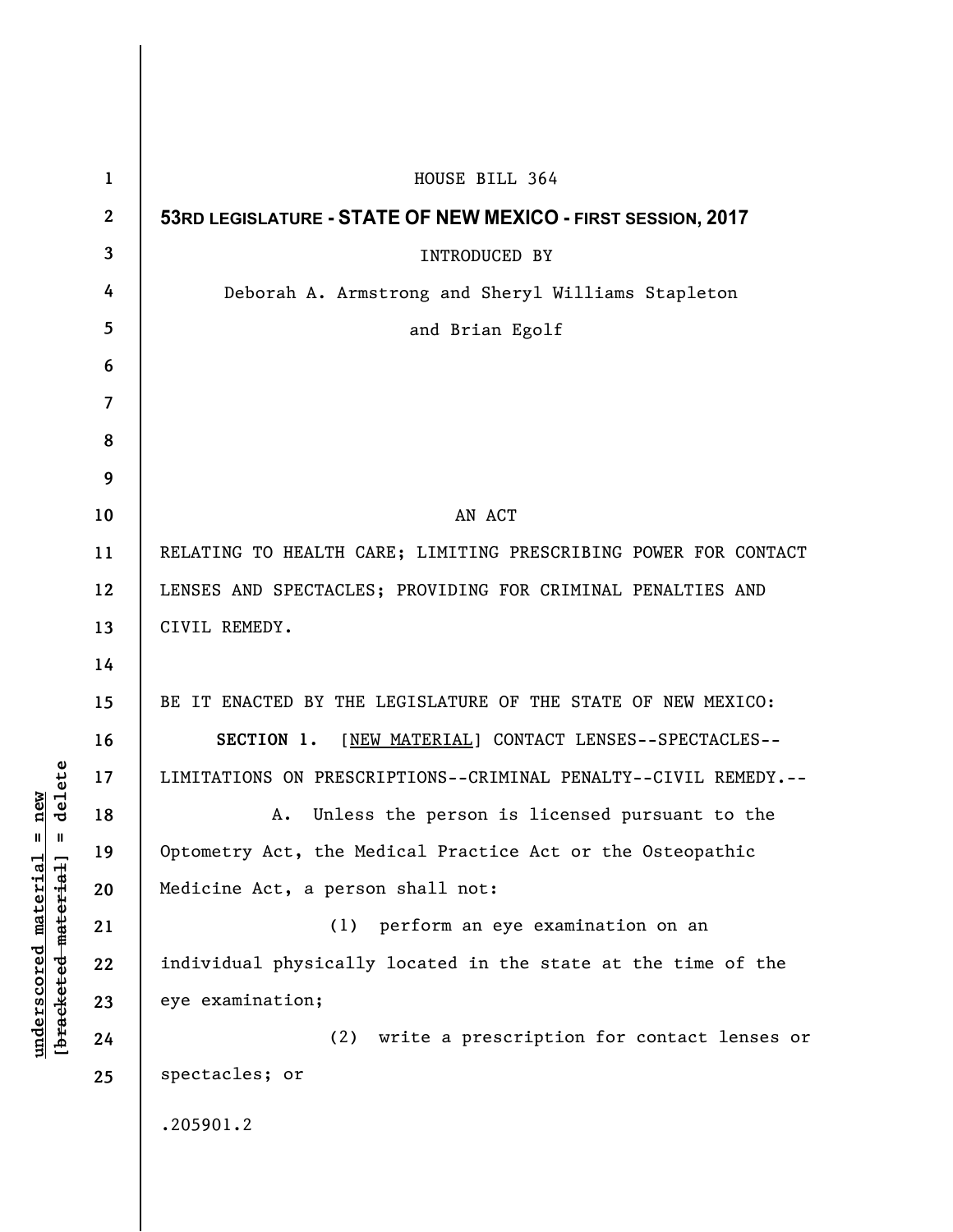(3) dispense or adapt contact lenses or spectacles without first receiving authorization to do so by a written prescription.

B. A person shall not write a prescription for contact lenses or spectacles unless an eye examination is performed before writing the prescription. The prescription shall take into consideration any medical findings and any refractive error determined during the eye examination.

**9 10 11 12**  C. A prescriber may refuse to provide a patient a copy of the patient's prescription for contact lenses or spectacles until the patient has paid for all services rendered in connection with the prescription.

D. Any person that fills a prescription for contact lenses or spectacles bears the full responsibility of the accuracy of the contact lenses or spectacles provided under the prescription. At no time, without the direction of a prescriber, shall any changes or substitutions be made in the brand or type of lenses the prescription calls for with the exceptions of tint change if requested by the patient.

E. A person who violates a provision of this section is guilty of:

(1) for a first or second violation, a misdemeanor and shall be sentenced pursuant to Section 31-19-1 NMSA 1978; or

.205901.2

(2) for a third or subsequent violation, a

 $- 2 -$ 

 $b$ racketed material] = delete **[bracketed material] = delete**  $underscored material = new$ **underscored material = new**

**1** 

**2** 

**3** 

**4** 

**5** 

**6** 

**7** 

**8** 

**13** 

**14** 

**15** 

**16** 

**17** 

**18** 

**19** 

**20** 

**21** 

**22** 

**23** 

**24** 

**25**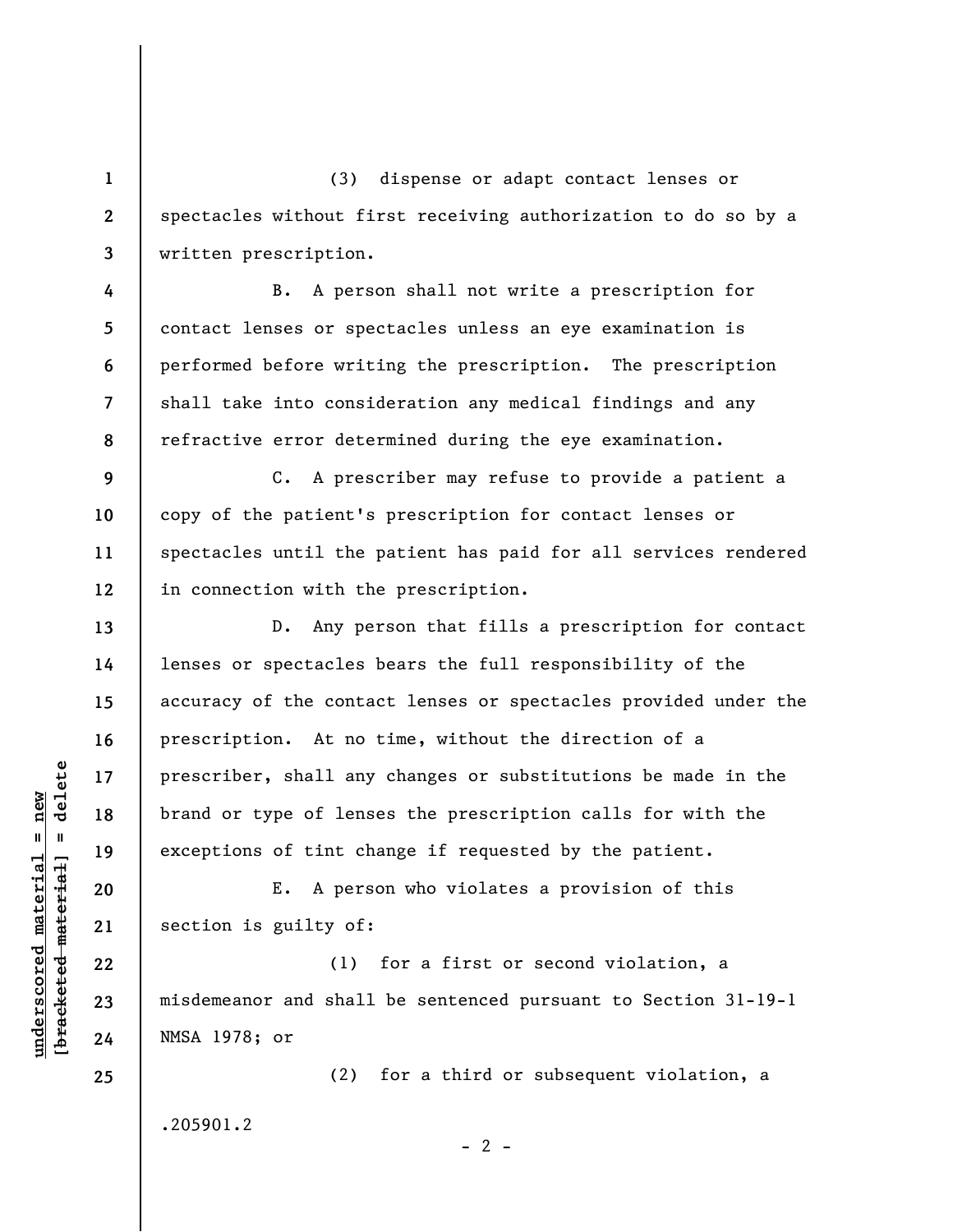**1 2 3 4**  fourth degree felony and, notwithstanding the provisions of Section 31-18-15 NMSA 1978, shall be sentenced to a term of imprisonment not to exceed five years and a fine not to exceed ten thousand dollars (\$10,000), or both.

**5 6 7 8 9**  F. The board of optometry, the New Mexico medical board, the board of osteopathic medicine or any other person potentially aggrieved by a violation of this section may bring a suit in a court of competent jurisdiction to enjoin a violation of a provision of this section.

G. As used in this section:

(1) "autorefractor" means any electronic computer or automated testing device used remotely, in person or through any other communication interface to provide an objective or subjective measurement of an individual's refractive error;

(2) "contact lens" means any lens placed directly on the surface of the eye, regardless of whether or not it is intended to correct a visual defect, including any cosmetic, therapeutic or corrective lens;

(3) "dispense" means to furnish spectacles or contact lenses to an individual;

(4) "eye examination" means an in-person assessment at a physician's office or an optometrist's office, in a hospital setting or in a hospital health system setting that:

.205901.2

 $-3 -$ 

 $\frac{1}{2}$  of  $\frac{1}{2}$  and  $\frac{1}{2}$  and  $\frac{1}{2}$  and  $\frac{1}{2}$  and  $\frac{1}{2}$  and  $\frac{1}{2}$  and  $\frac{1}{2}$  and  $\frac{1}{2}$  and  $\frac{1}{2}$  and  $\frac{1}{2}$  and  $\frac{1}{2}$  and  $\frac{1}{2}$  and  $\frac{1}{2}$  and  $\frac{1}{2}$  and  $\frac{1}{2}$  an **[bracketed material] = delete**  $underscored material = new$ **underscored material = new**

**10** 

**11** 

**12** 

**13** 

**14** 

**15** 

**16** 

**17** 

**18** 

**19** 

**20** 

**21** 

**22** 

**23** 

**24** 

**25**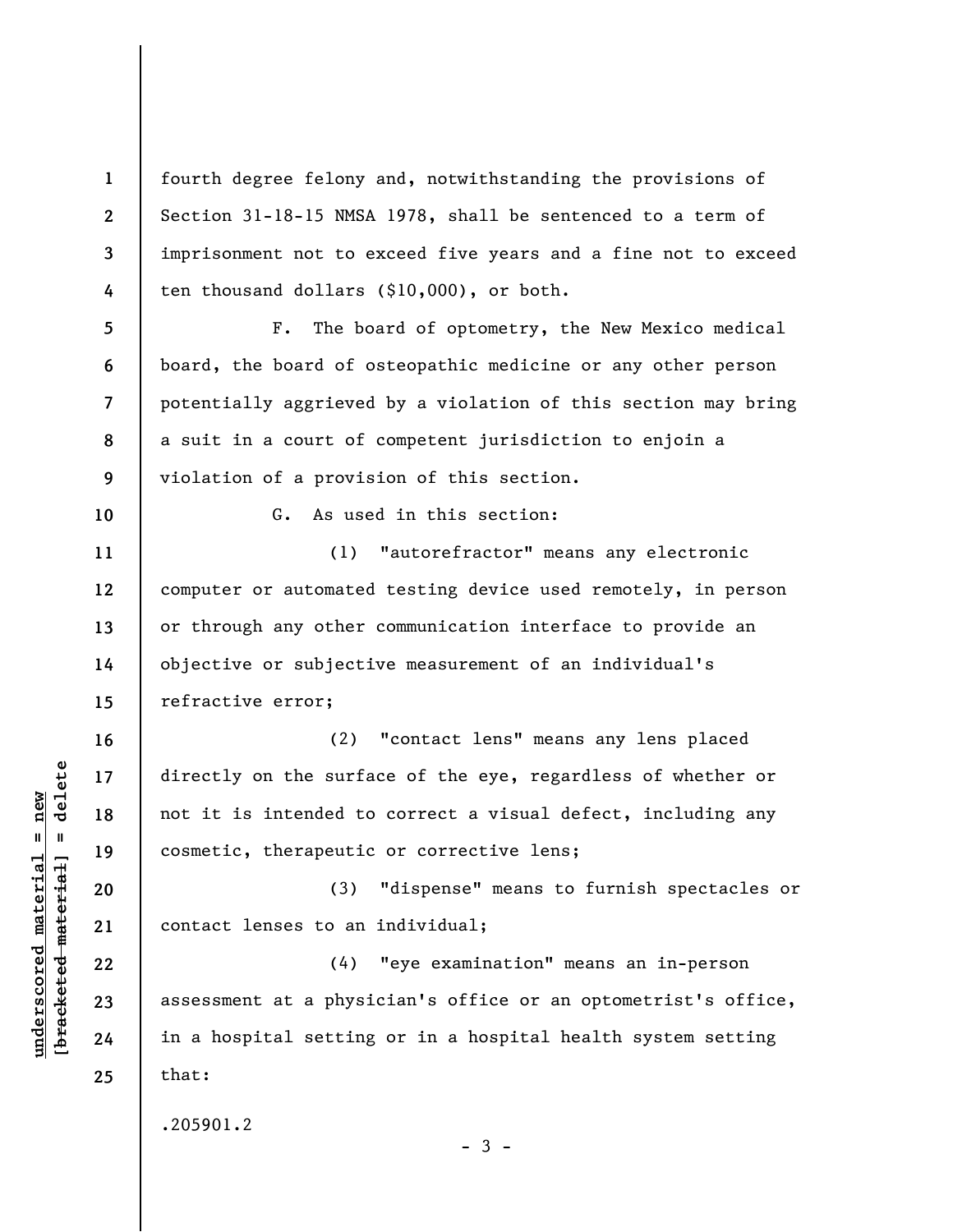**1 2 3 4 5 6 7 8 9 10 11 12 13 14 15 16 17 18 19 20 21 22 23 24 25**  (a) is performed in accordance with the applicable standard of care; (b) consists of an assessment of the ocular health and visual status of an individual; (c) does not consist of solely objective or subjective refractive data or information generated by an automated testing device, including an autorefractor or kiosk, in order to establish a medical diagnosis or for the determination of refractive error; and (d) is performed on an individual who is physically located in this state at the time of the assessment; (5) "kiosk" means any automatic or electronic equipment, application or computer software designed to be used on a telephone, teleconference device, computer, virtual reality device or internet-based device that can be used remotely, in person or through any other communication interface to conduct an eye examination or determine refractive error; (6) "prescription" means an optometrist's or ophthalmologist's handwritten or electronic order for spectacle lenses or contact lenses based on an eye examination that corrects refractive error; and (7) "spectacles" means an optical instrument or device worn or used by an individual that has one or more lenses designed to correct or enhance vision addressing the .205901.2

 $\frac{1}{2}$  of  $\frac{1}{2}$  and  $\frac{1}{2}$  and  $\frac{1}{2}$  and  $\frac{1}{2}$  and  $\frac{1}{2}$  and  $\frac{1}{2}$  and  $\frac{1}{2}$  and  $\frac{1}{2}$  and  $\frac{1}{2}$  and  $\frac{1}{2}$  and  $\frac{1}{2}$  and  $\frac{1}{2}$  and  $\frac{1}{2}$  and  $\frac{1}{2}$  and  $\frac{1}{2}$  an **[bracketed material] = delete**  $underscored material = new$ **underscored material = new**

- 4 -